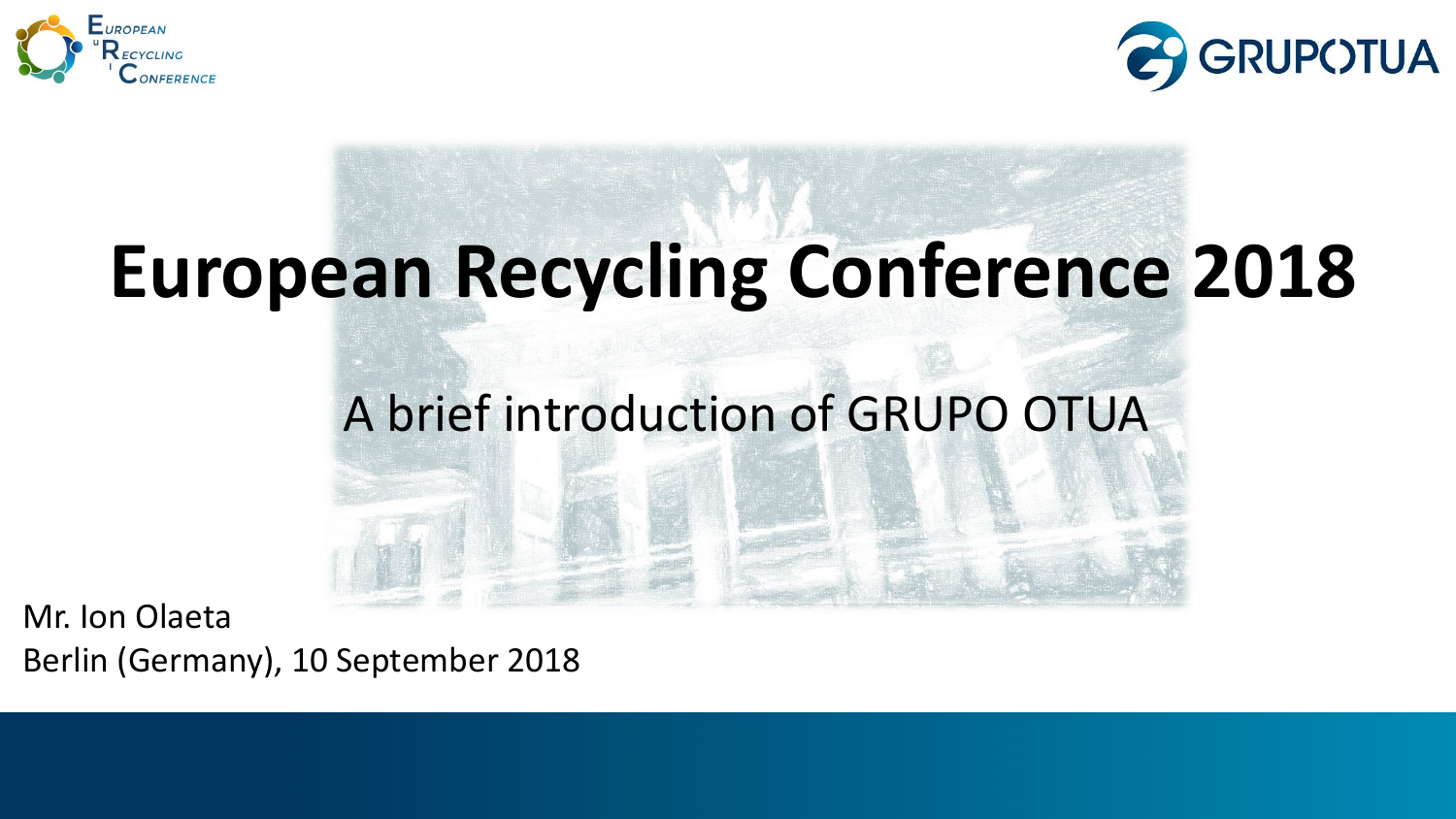



**General Manager Grupo Otua**





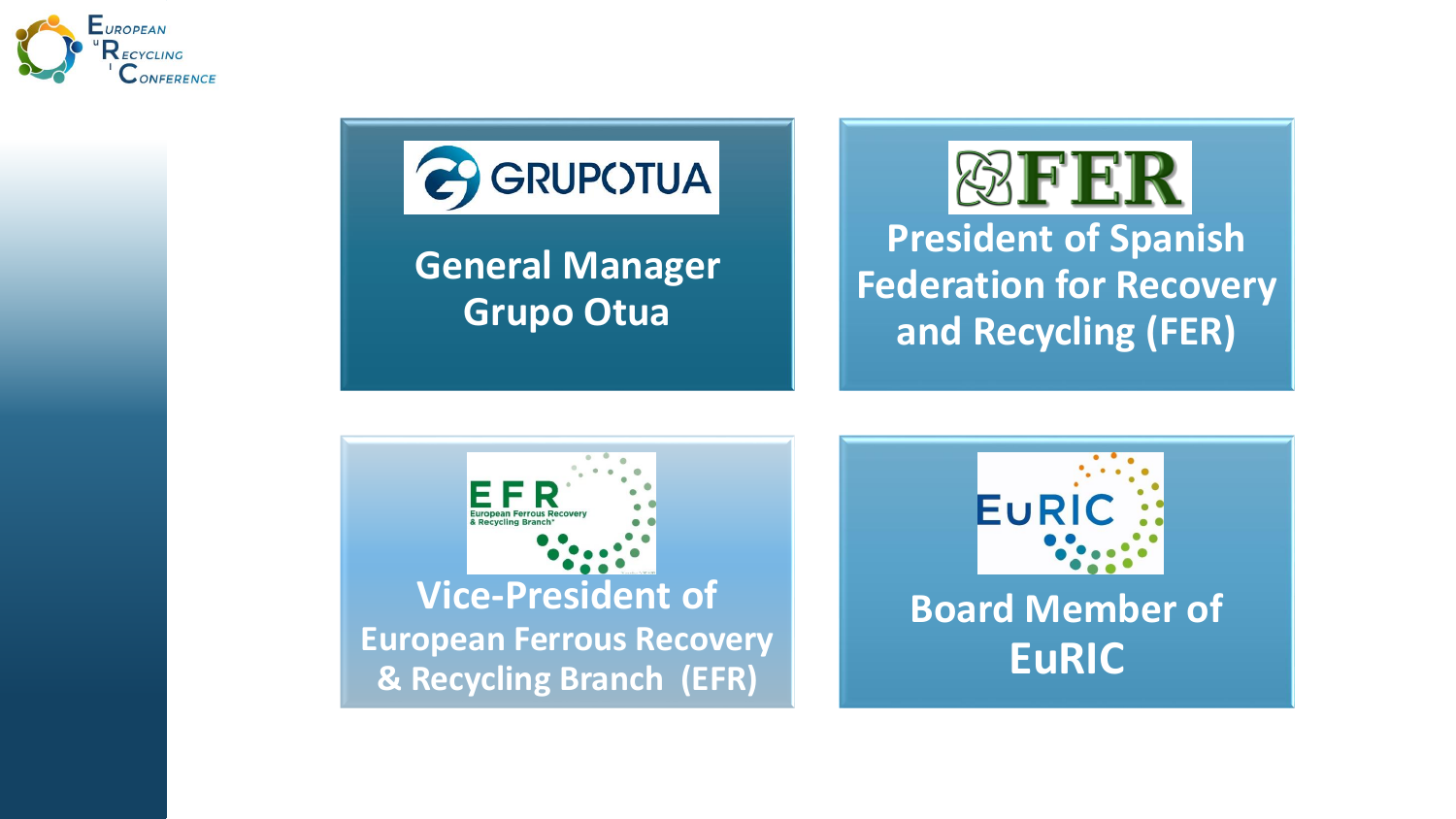



#### **OTUA GROUP, VALUE-ADDED RECYCLING OF METALS**

### +40

**Over 40 years leading the way and bringing value to the sector.**

### +100

**Over 100 million euros invested in state-ofthe-art machinery and facilities in the last 10 years.**

As leaders in metal recycling at a European level, we search for comprehensive solutions which allow us to offer high quality raw materials that are ready to be reused.

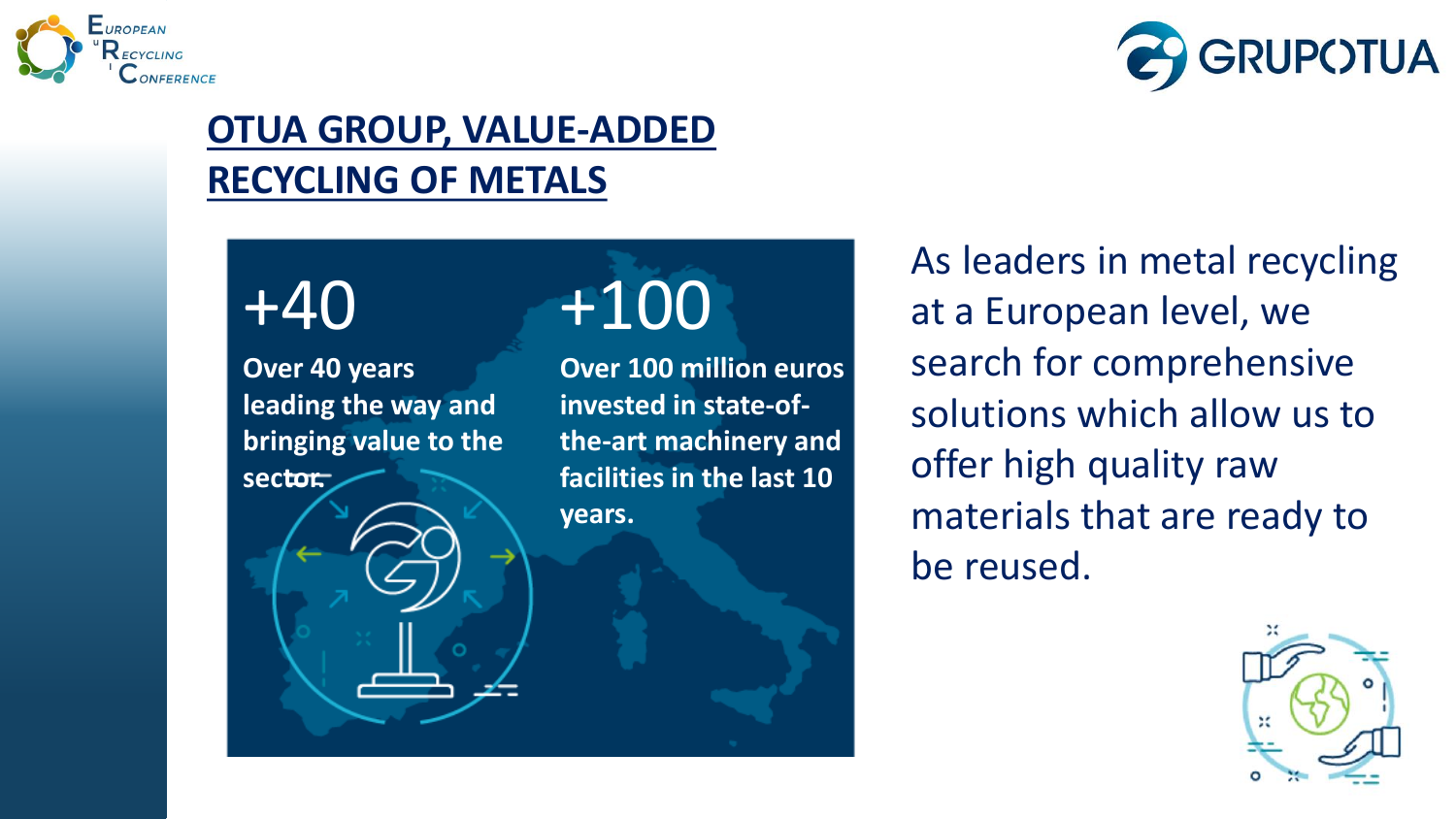



#### **VISION**

#### **THE SUSTAINABLE FUTURE IS ALREADY HERE**

For the OTUA GROUP, the future depends on sustainability. It is for this reason that we work arduously to improve the processwhich allow us to achieve zero environmental impact.

OUR CHALLENGE: **TO IMPROVE THE RECYCLING SECTOR, AND THEREBY IMPROVE THE PLANET**

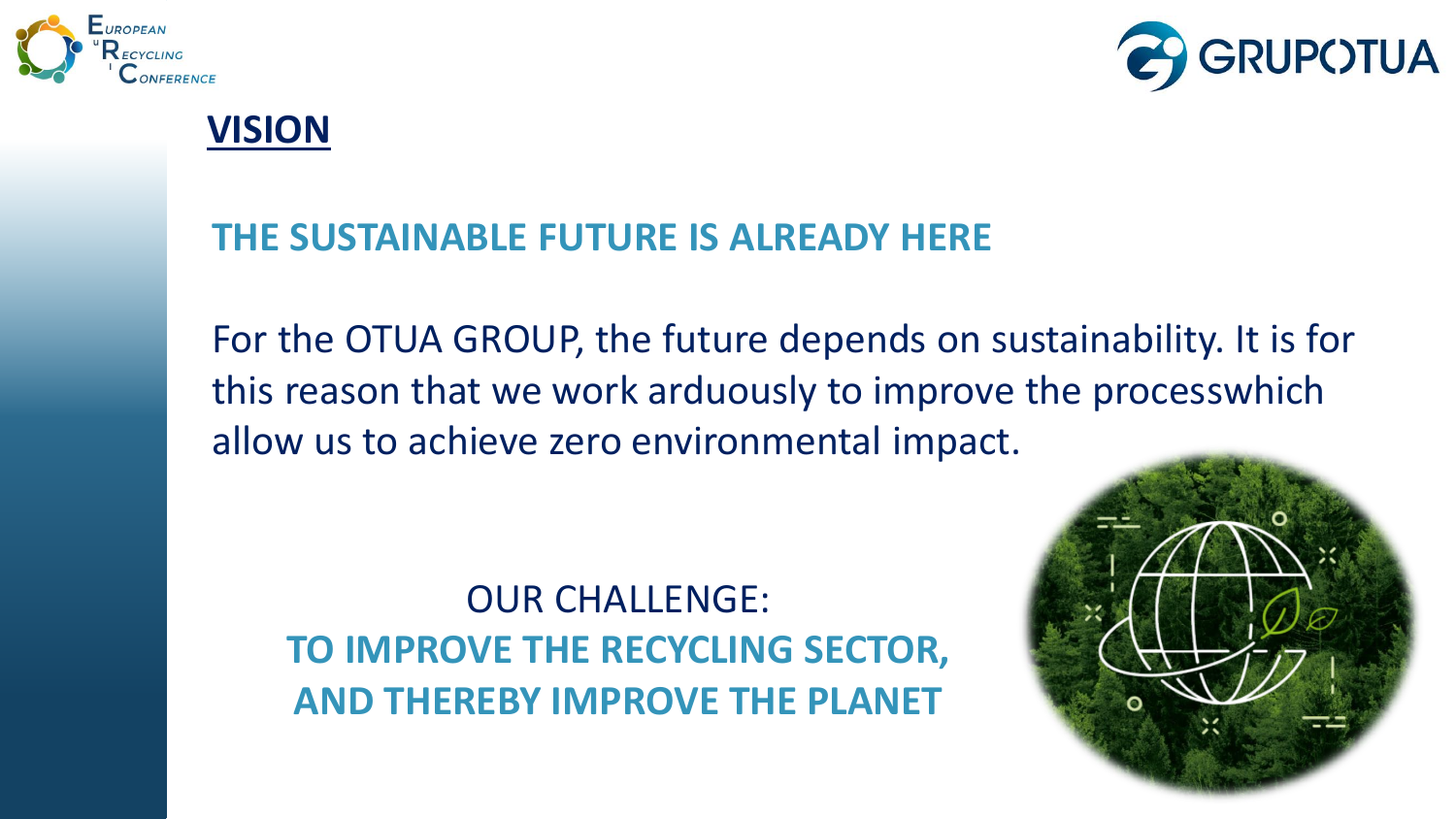



#### **MISION**

#### **ONE STEP AHEAD OF CONVENTIONAL RECYCLING**

We offer leading products and services across every one of our corporate divisions: recycling, distribution and research.

Since we began over 40 years ago, our objective has always been to offer the most advanced solutions on the market, prioritising the reparation of our environment.



**OUR OBJECT TO GUARANTEE MAXIMUM QUALITY**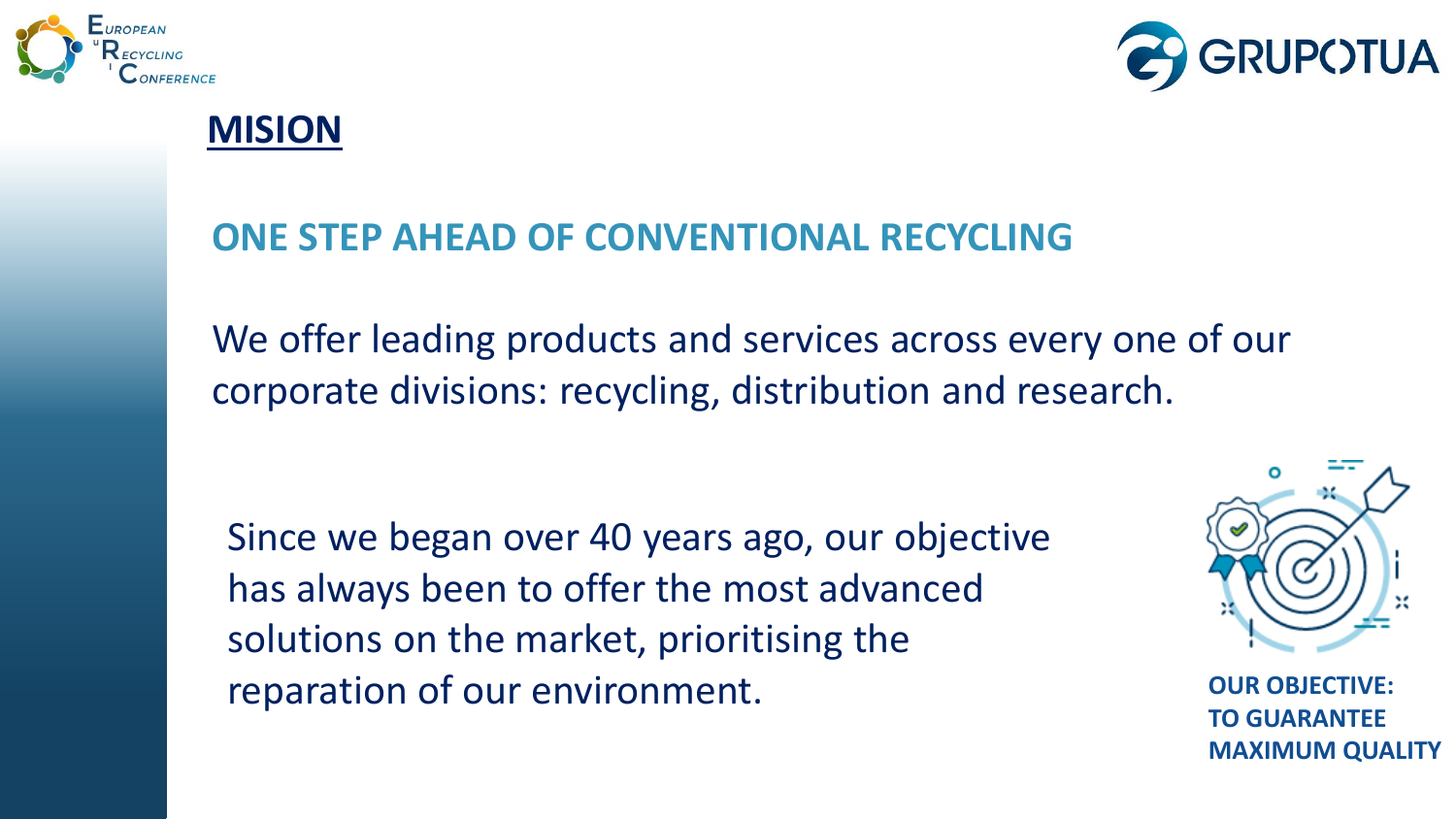



#### **LEADERSHIP**

#### **RESEARCH, INVESTMENT AND COMPREHENSIVE SOLUTIONS**

Research and the development of new technology help us to establish ourselves as leaders in the recycling of metals.

Our specialised companies innovate individually and then together to generate synergies capable of finding a solution for any of the sector's needs.



**OUR MAIN PRIORITY: TO IMPROVE THE VALUE CHAIN**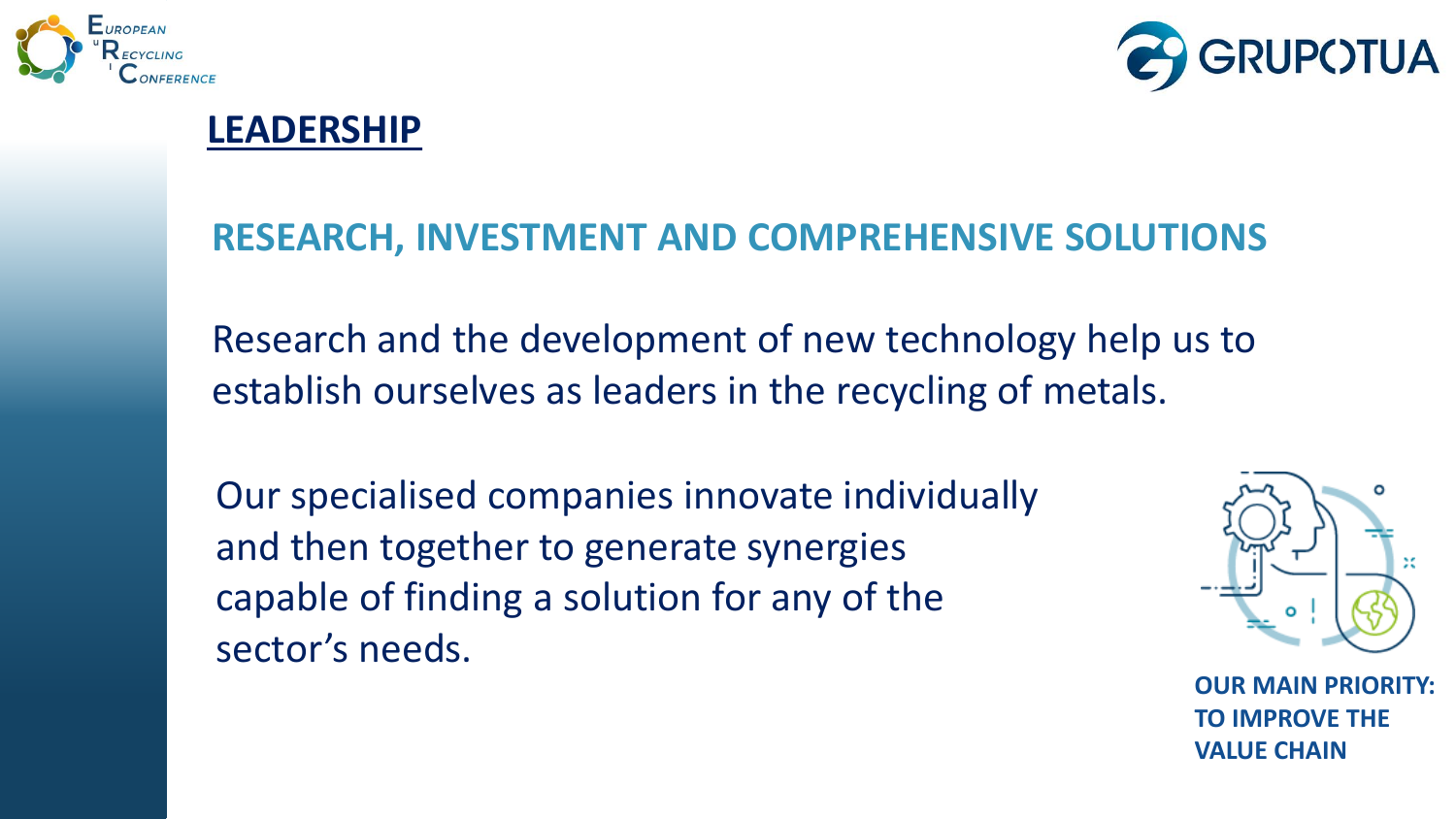



#### **SUSTAINABLE DEVELOPMENT**

#### **RECYCLING: THE GREAT ALLY OF OUR PLANET**

All companies from Otua Group are commited to caring for the environment within their activity areas. Through the recovery and recycling of materials we are contributing to medium and long-term environmental sustainability.

> **FOR US, THE FUTURE MEANS ZERO IMPACT**

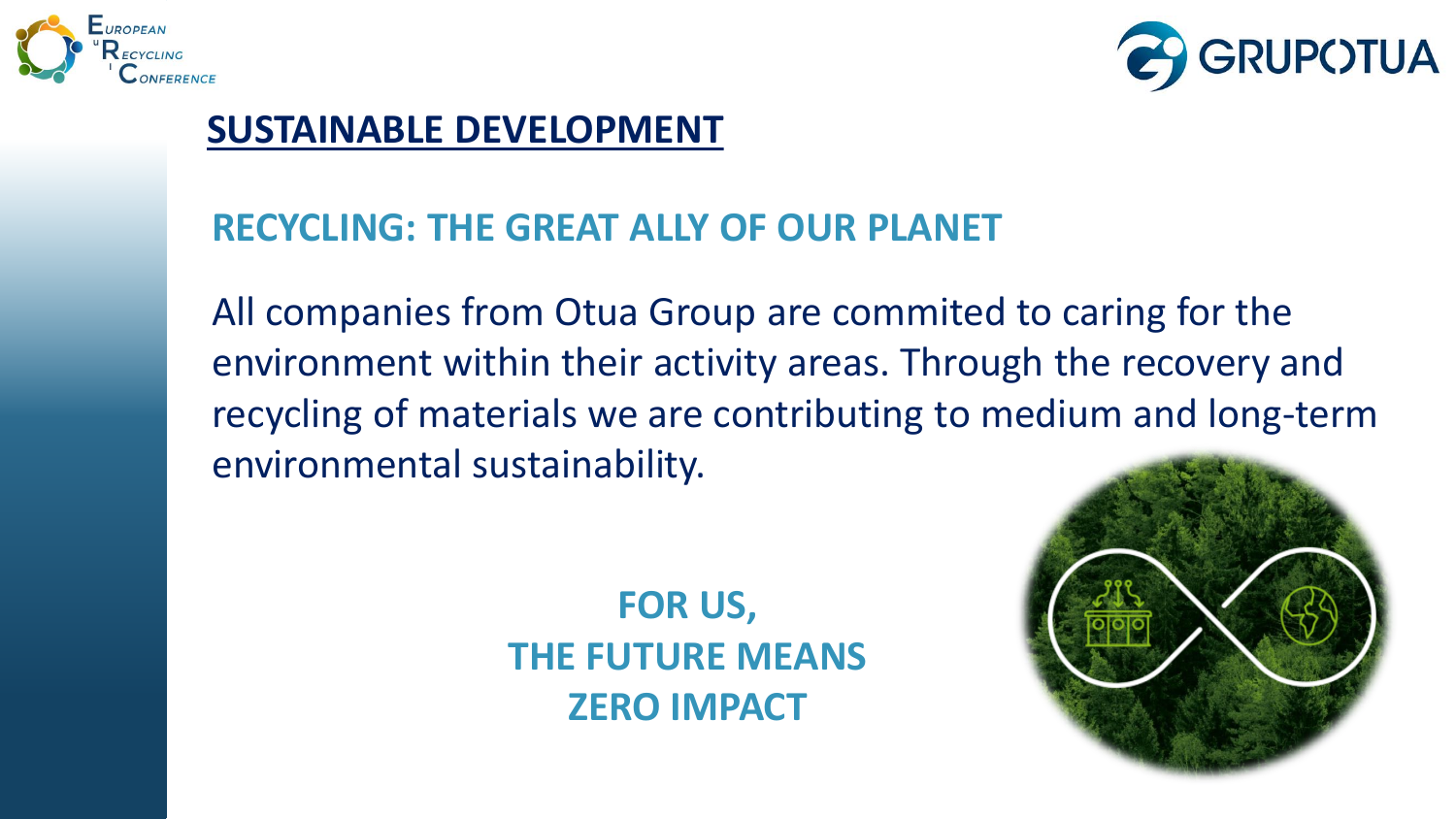



# Grupo Otua [corporate video](https://www.youtube.com/watch?v=jvhz2k3pbds)

https://www.youtube.com/watch?v=jvhz2k3pbds